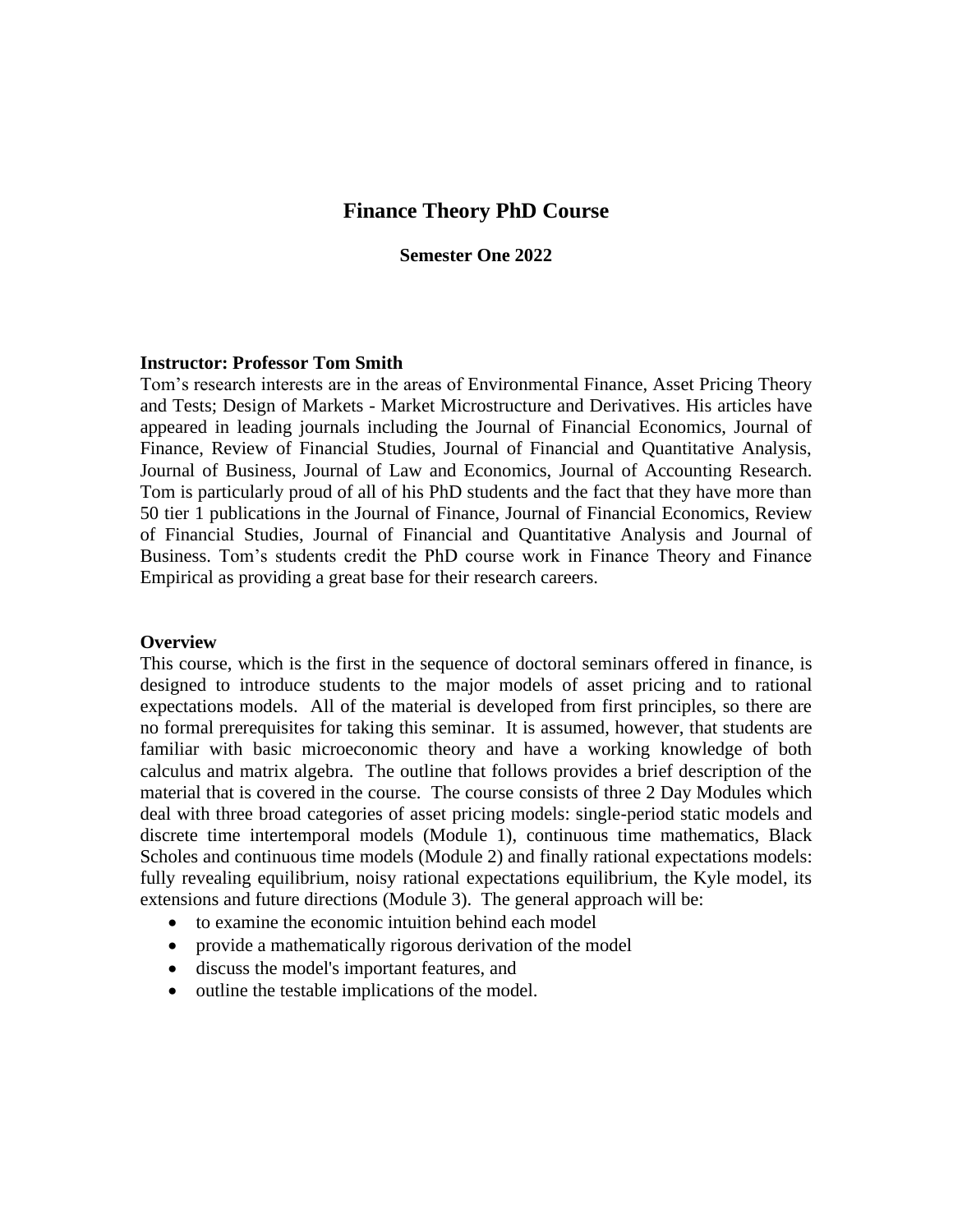#### **Textbooks**

There are no required texts for this course. The following books are useful references:

- Huang and Litzenberger, 1988 *Foundations for Financial Economics*, North-Holland (Elsevier Science Publishing, New York).
- Ingersoll, 1987 *Theory of Financial Decision Making*, Rowan and Littlefield (Totowa, NJ).
- Cochrane, 2005 *Asset Pricing Revised Edition*, Princeton University Press.
- O'Hara, 1995 *Market Microstructure Theory*, Blackwell Publishers, Cambridge Mass.

### **Grading**

There will be two assignments in the course. These assignments can be done either individually or in groups but group work is encouraged as this helps to develop a cohort which is very valuable to you as your research career goes forward. Each group will get a chance to present solutions to the problems in class. This gives the other students in the class a chance to see how a particular group approached the problems, and also provide members of the presenting group with an opportunity to develop their presentation skills. In addition to the assignments, there will be a final exam.

The exam will be 3 hours in duration and will be closed book, closed notes. The assignments determine 40% of the course grade; the remaining 60% is based on the performance on the final exam.

#### **Venue**

The class will be online this year with a zoom session 3-5pm on Saturday for each of the Modules.

#### **Timetable**

Module 1 Weekend of 5/6 March Module 2 Weekend of 2/3 April Module 3 Weekend of 7/8 May

Final Exam: Thursday June 9 2-5pm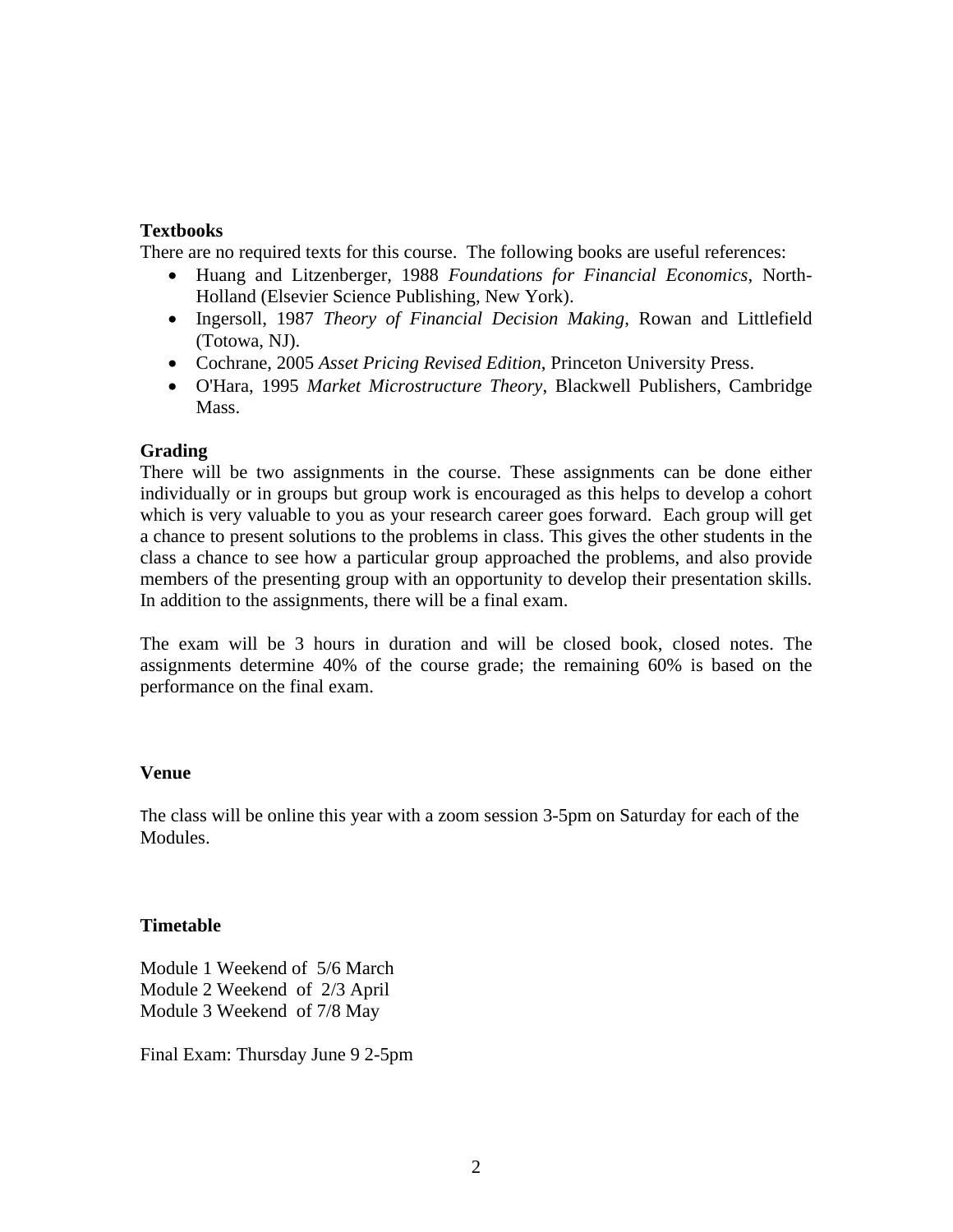# **List of Topics**

The following is a list of topics that will be covered in the course along with the associated reading assignments. A set of class notes will be available.

## *Module 1 Discrete Time Models*

# *The Capital Asset Pricing Model (CAPM)*

- Class Notes
- Huang and Litzenberger chapters 3 and 4
- Ingersoll chapters 3 and 4

# *The Arbitrage Pricing Theory (APT)*

- Class Notes
- Ingersoll chapters 2 and 7

# *State Preference Models*

- Class Notes
- Huang and Litzenberger chapters 5, 6, and 7

# *The Lucas Model*

- Class Notes
- Ingersoll chapters 10 and 11

# *The Pricing Kernel Approach: Putting the Models together*

• Class Notes